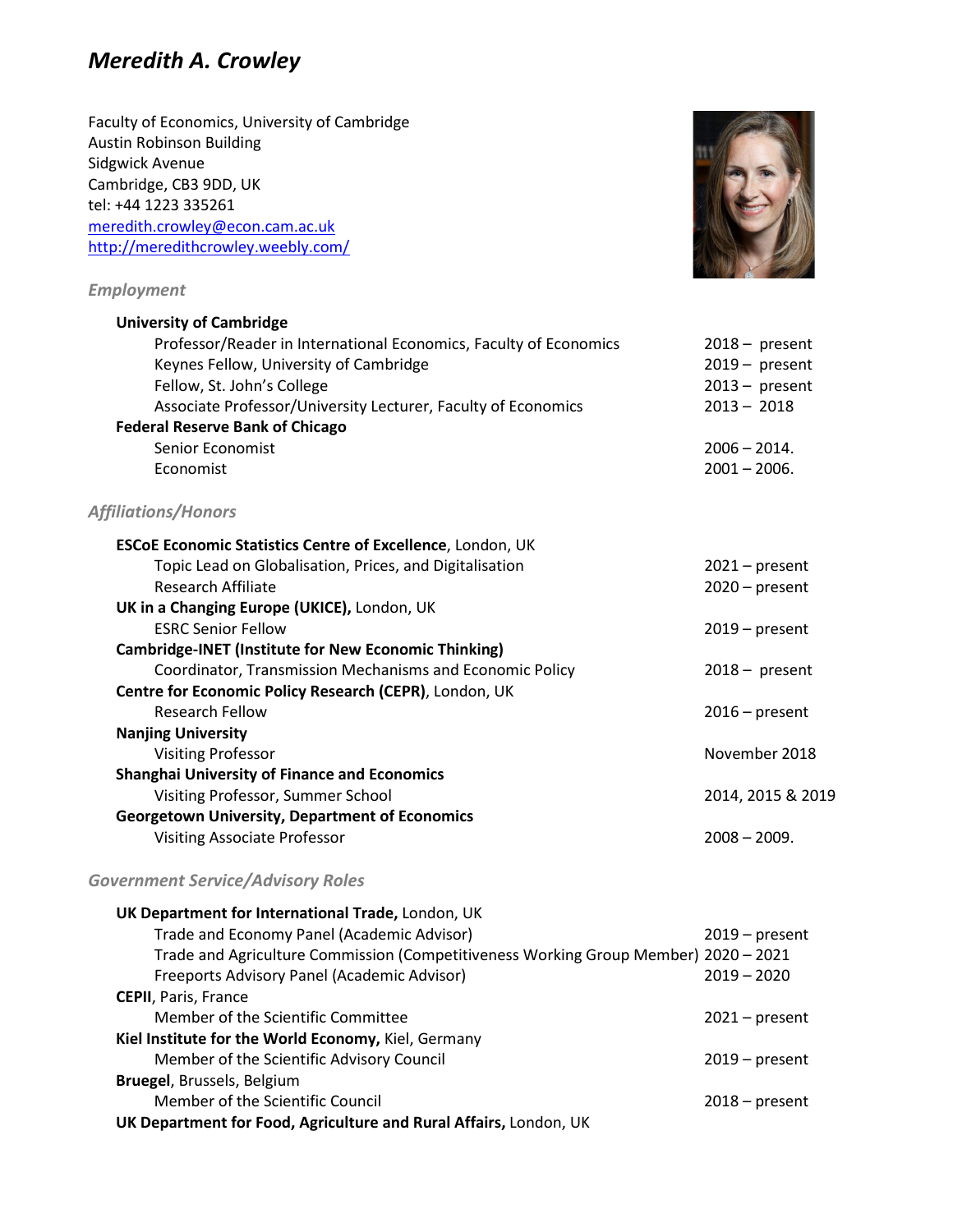| National Food Strategy Advisory Panel (Academic Advisor)                 | $2019 - 2021$    |
|--------------------------------------------------------------------------|------------------|
| UK Government Office for Science, Rebuilding a Resilient Britain Project |                  |
| Trade and Aid Working Group Member                                       | July - Nov. 2020 |
| <b>American Law Institute</b>                                            |                  |
| Advisor, Principles of the Law of World Trade Project                    | $2008 - 2012$ .  |
| <b>Pew Charitable Trusts</b>                                             |                  |
| Advisory Board Member, Subsidyscope Project                              | $2008 - 2012.$   |

### *Education*

**University of Wisconsin-Madison** Ph.D., Economics, 2001 M.S., Economics, 1998 **Harvard University** Master of Public Policy, International Trade and Finance, 1996 **Bowdoin College**, Brunswick, Maine B.A., *magna cum laude,* Asian Studies and Chemistry, 1994

### *Research Grants and Fellowships*

**ESRC Centre for Inclusive Trade Policy** (TBD: January 2022 – December 2026) Principal Investigators: L. Alan Winters and Michael Gasiorek. **Co-Investigator** for the Centre and **Principal Investigator** for the University of Cambridge allocation. **Award amount: £8 million** for the Centre of which **£215,000** is allocated to the University of Cambridge.

**ESRC Senior Fellowship at UK in a Changing Europe** (ES/T000732/1; June 2019 - May 2022) "UK Trade Policy post-Brexit." **Principal Investigator. Award amount: £600,000.** 

**Keynes Fund Grant** (January 2018 – September 2019) "Credit Constraints and Optimal Price Setting in International Markets." **Principal Investigator** along with Prof. G. Corsetti. **Award amount: £67,000.**

**International Growth Centre**, **London School of Economics** (Project number: 32424; October 2018-June 2019). "Exchange Rate Shocks and Firm Behaviour: Evidence from Ethiopia and Uganda." Principal Investigator: Prof. P.Krishnan. **Co-Investigator** along with Dr. A. Mengistu. **Award amount: £20,820.** 

**ESRC Brexit Priority Grant** (ES/R001553/1; April 2017 – March 2019) "The impact of trade policy and exchange rate shocks on trade volumes and prices in post-Brexit Britain." **Principal Investigator**. Co-Investigators: Prof. G. Corsetti and Dr. L. Bartels. **Award amount: £329,000.**

**International Growth Centre, London School of Economics** (Small Project number: 32400; May – October 2016) "Scoping visit to set up a project on firm growth and trade policy in Ethiopia" **Principal Investigator**. Co-Investigator: Prof. P. Krishnan. **Award amount: £3,300.**

### *Main academic publications*

- *2022:* ["Invoicing and the Dynamics of Pricing to Market: Evidence from UK Export Prices around the Brexit](https://doi.org/10.1016/j.jinteco.2022.103570)  [Referendum,"](https://doi.org/10.1016/j.jinteco.2022.103570) with Giancarlo Corsetti and Lu Han. January 2022. *Journal of International Economics*.
- *2020:* ["The looming threat of tariff hikes: entry into exporting under trade agreement](https://pubs.aeaweb.org/doi/pdf/10.1257/pandp.20201020) renegotiation," with O. Exton and L. Han. May 2020. *American Economic Association Papers and Proceedings, 110: 457-551*.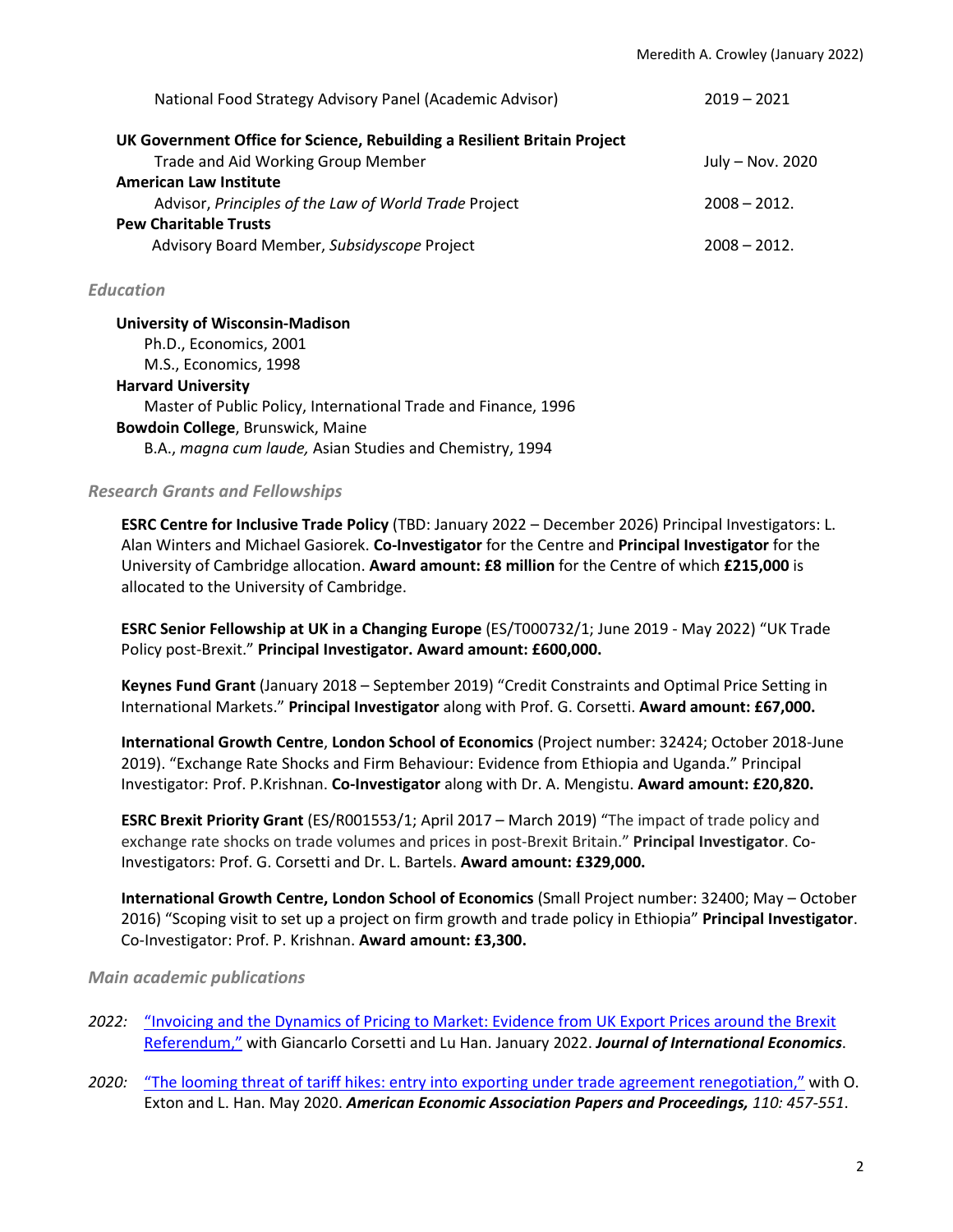- *2018:* ["Tariff Scares: Trade policy uncertainty and foreign market entry](https://doi.org/10.1016/j.jinteco.2018.05.003) by Chinese firms" with Ning Meng and Huasheng Song. 2018. *Journal of International Economics,* 114: 96-115*.*
- *2016:* ["The Empirical Landscape of Trade Policy"](https://doi.org/10.1016/bs.hescop.2016.04.015) with Chad Bown. 2016. *The Handbook of Commercial Policy,* Volume 1 Part A, 3-108. Kyle Bagwell and Robert Staiger, eds. Elsevier.
- *2014:* ["Emerging Economies, Trade Policy, and Macroeconomic Shocks"](https://doi.org/10.1016/j.jdeveco.2014.05.001) with Chad Bown. Nov. 2014. *Journal of Development Economics,* 111: 261-273.
- *2013:* ["Import Protection, Business Cycles, and Exchange Rates: Evidence from the Great Recession.](http://dx.doi.org/10.1016/j.jinteco.2012.12.001)" with Chad P. Bown. May 2013. *Journal of International Economics,* 90(1): 50-64*.*  Reprinted (2015) in *International Trade and the New Global Economy,* Edward D. Mansfield, ed. Cheltenham, UK: Edward Elgar Publishing Ltd.

["Self-enforcing Trade Agreements: Evidence from Time-Varying Trade Policy.](http://dx.doi.org/10.1257/aer.103.2.1071)" with Chad P. Bown. April 2013. *American Economic Review,* 103(2): 1071-90.

- *2007:* ["Trade Deflection and Trade Depression"](https://doi.org/10.1016/j.jinteco.2006.09.005) with C.P. Bown. 2007. *Journal of International Economics,*  72: 176-201*.*
- *2006:* ["Do safeguard tariffs and antidumping duties open or close technology gaps?"](https://doi.org/10.1016/j.jinteco.2005.06.007) 2006. *Journal of International Economics,* 68: 469-484.
- *Books Edited*
- *2019: [Trade War: The clash of economic systems endangering](https://voxeu.org/content/trade-war-clash-economic-systems-threatening-global-prosperity) global prosperity*, London: CEPR Press, June 2019*.*
- *Other academic publications and working papers*
- *2022:* ["The Pro-competitive Effects of Trade Agreements,"](http://meredithcrowley.weebly.com/uploads/2/1/7/6/21768054/pro-compta-19jan2022.pdf) with Lu Han and Thomas Prayer. January 2022.
- *2021:* ["Markets and Markups: A New Empirical Framework and Evidence on Exporters from China,"](https://www.inet.econ.cam.ac.uk/working-paper-pdfs/copy_of_wp1805.pdf) with Giancarlo Corsetti, Lu Han, and Huasheng Song. Revised and resubmitted to *American Economic Review,* May 2021. Cambridge-INET Working Paper No. 1805. CEPR Discussion Paper 13904.

["Establishing a new role for antidumping policy: protection of an unestablished industry \(Morocco –](https://doi.org/10.1017/S1474745621000082) [Hot-rolled Steel \(Turkey\)\),"](https://doi.org/10.1017/S1474745621000082) with Federico Ortino. April 2021. *World Trade Review,* 1-13*.*

["Dominant Currency Dynamics: Evidence on dollar-invoicing from UK exporters,"](https://www.inet.econ.cam.ac.uk/research-papers/wp-abstracts?wp=2051) with Lu Han and Minkyu Son. Revised March 2021. Cambridge-INET Working Paper No. 2051. CEPR Discussion Paper 15493.

["The Value of Deep Trade Agreements in the Presence of Pricing-to-Market,"](http://documents.worldbank.org/curated/en/106381616683931781/The-Value-of-Deep-Trade-Agreements-in-the-Presence-of-Pricing-to-Market) with Lu Han and Thomas Prayer. March 2021. World Bank Policy Research Working Paper No. 9600, Washington, D.C. : World Bank Group.

- *2020:* "China Broiler Products (Article 21.5 [United States\): Can the sum of the parts be less than the](http://dx.doi.org/10.1017/S1474745620000026)  [whole?"](http://dx.doi.org/10.1017/S1474745620000026) with Maria Alcover. April 2020. *World Trade Review,* 19(2): 282-296.
- *2019:* ["Policy Shocks and Stock Market Returns: Evidence from Chinese Solar Panels"](https://doi.org/10.1016/j.jjie.2019.02.006) with Ning Meng and Huasheng Song. March 2019. *Journal of the Japanese and International Economies,* 51: 148-169.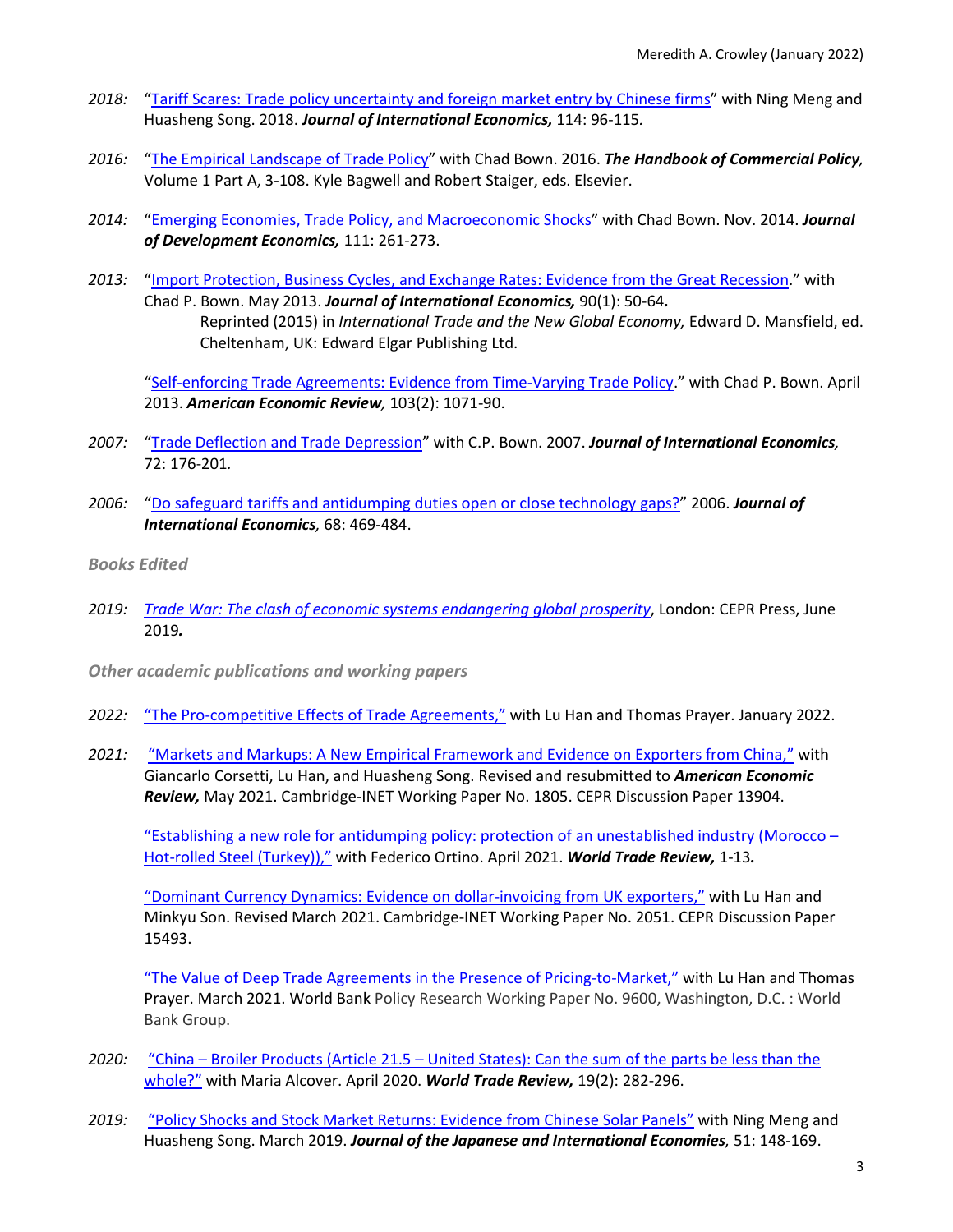*2018:* ["Renegotiation of Trade Agreements and Firm Exporting Decisions: Evidence from the Impact of Brexit](https://www.inet.econ.cam.ac.uk/working-paper-pdfs/wp1810.pdf)  [on UK Exports to the EU,"](https://www.inet.econ.cam.ac.uk/working-paper-pdfs/wp1810.pdf) with Oliver Exton and Lu Han. (Revise & Resubmit at *European Economic Review.*) Cambridge-INET Working Paper No. 1810. CEPR Discussion Paper 13446.

["Slamming the door on trade policy discretion? The WTO Appellate Body's ruling on market distortions](https://doi.org/10.1017/S1474745617000581)  and production costs in *[EU—Biodiesel \(Argentina\)](https://doi.org/10.1017/S1474745617000581)*" with J. Hillman. 2018. *World Trade Review,* 17(2): 195-213.

- *2014:* "Tuna-Dolphin II*:* [A Legal and Economic Analysis of the Appellate Body Report."](https://doi.org/10.1017/S147474561400010X) with Robert Howse. April 2014. *World Trade Review,* 13(2): 321-355*.*
- *2010:* ["China's export growth and the China Safeguard: Threats to the World Trading System?"](https://doi.org/10.1111/j.1540-5982.2010.01617.x) with Chad P. Bown. November 2010. *Canadian Journal of Economics,* 43: 4, 1353-1388. Reprinted (2012) in *China and Globalization,* Linda Yueh, ed. London and New York: Routledge Taylor and Francis Group.

["Split Decisions in Antidumping Cases.](https://doi.org/10.2202/1935-1682.1963)" July 2010. *The B.E. Journal of Economic Analysis and Policy*: Vol. 10, Iss. 1 (Topics), Article 68.

"Why are safeguards needed in a trade agreement?" 2010. *Law and Economics of Contingent Protection in International Trade*, G. Bermann, P. Mavroidis, and K. Bagwell, eds. Cambridge: Cambridge University Press.

- "US [Stainless Steel \(Mexico\)"](https://doi.org/10.1017/S1474745609990279) with Robert Howse. January 2010. *World Trade Review,* 9: 1,117-150*.*  Reprinted (2010) in *The WTO Case Law of 2008,* Henrik Horn and Petros C. Mavroidis, eds. Cambridge, UK: Cambridge University Press.
- *2009:* "Japan [Countervailing Duties on Dynamic Random Access Memories from Korea \(DS 336 and Corr. 1,](https://doi.org/10.1017/S1474745608004175)  adopted [17 December 2007\).](https://doi.org/10.1017/S1474745608004175)" with David Palmeter. January 2009. *World Trade Review,* 8: 1, 1-14. Reprinted (2009) in *The WTO Case Law of 2006-7*, Henrik Horn and Petros C. Mavroidis, eds. Cambridge, UK: Cambridge University Press.

"Comment: United States - [Final Dumping Determination on Softwood Lumber from Canada, and](https://doi.org/10.1017/S1474745608003686)  United States - [Final Dumping Determination on Softwood Lumber from Canada: Recourse to Article](https://doi.org/10.1017/S1474745608003686)  [21.5 of the DSU by Canada \(Softwood V\): Prepared for the ALI Project on the Case Law of the WTO,](https://doi.org/10.1017/S1474745608003686)" January 2008. *World Trade Review,* 7: 143-147.

Reprinted (August 2008) in *The WTO Case Law of 2004-5*, Henrik Horn and Petros C. Mavroidis, eds. Cambridge, UK: Cambridge University Press.

- *2006:* ["Policy Externalities: How US Antidumping Affects Japanese Exports to the EU"](https://doi.org/10.1016/j.ejpoleco.2005.12.004) with C.P. Bown. 2006. *European Journal of Political Economy,* 22: 696-714*.*
- *2005:* "Safeguards in the WTO" with Chad P. Bown. 2005. *The World Trade Organization: Legal, Economic and Political Analysis,* A. Appleton, P. Macrory and M. Plummer, eds. Dordrecht: Springer.

"World Trade Organization." 2005. *Globalization: Encyclopedia of Trade, Labor, and Politics,* Ashish K. Vaidya, ed. Santa Barbara: ABC-CLIO.

*2001:* "Congressional Voting on International Economic Bills in the 1990s" with Robert E. Baldwin. 2001. *Trade, Development and Political Economy: Essays in Honor of Anne O. Krueger,* Deepak Lal and Richard H. Snape, eds. London: Macmillan.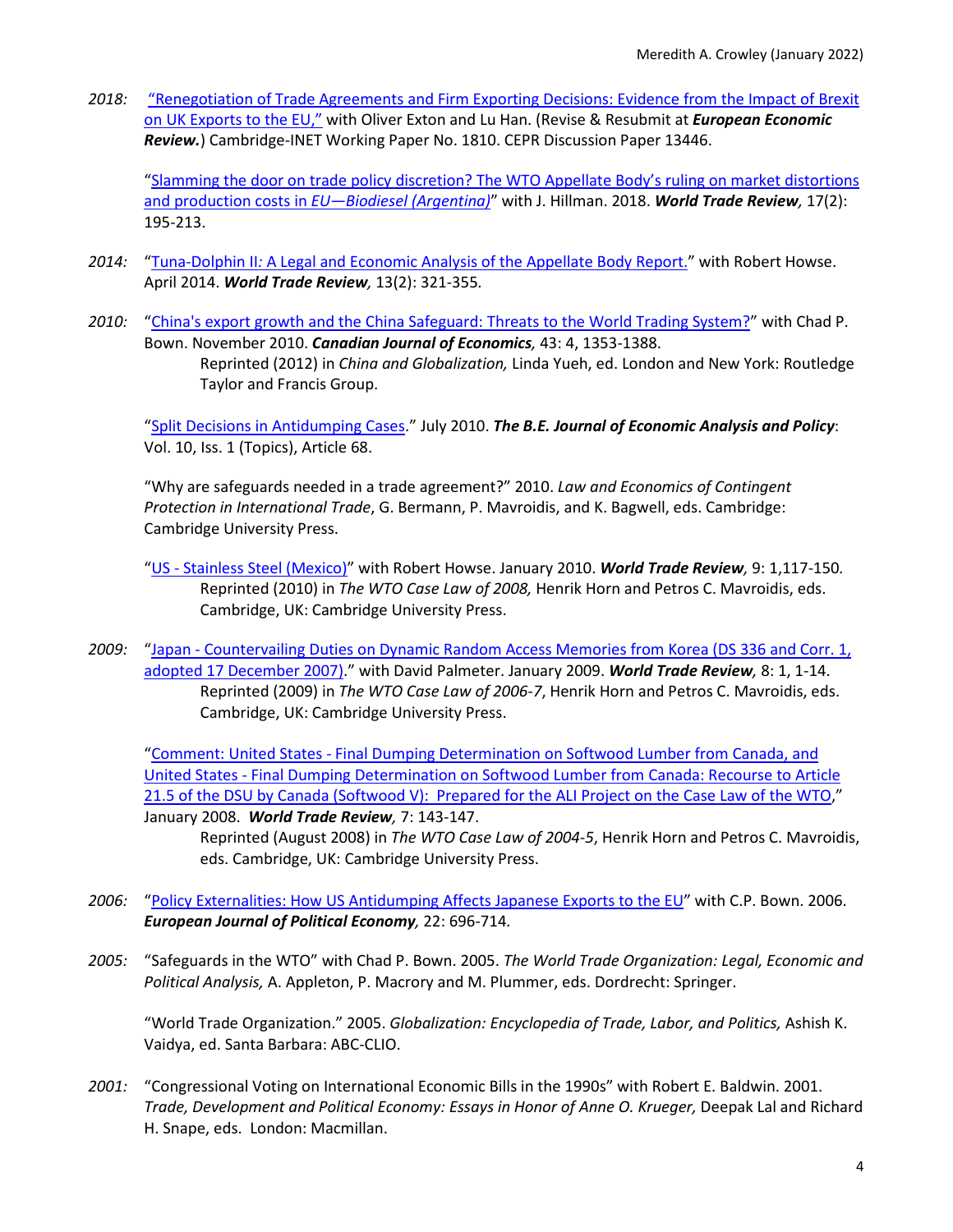*Policy Papers, Opinion, and Commentary*

*2021: ["How is Brexit affecting the role of sterling in UK trade?,"](https://www.economicsobservatory.com/how-is-brexit-affecting-the-role-of-sterling-in-uk-trade)* with Lu Han and Minkyu Son*. Economics Observatory,* 19 July 2021.

"Pro-competitive provisions in deep trade agreements," with Lu Han and Thomas Prayer, in *[Deep Trade](https://voxeu.org/content/economics-deep-trade-agreements-new-ebook)  [Agreements](https://voxeu.org/content/economics-deep-trade-agreements-new-ebook)*, Ana Fernandes, Michele Ruta and Nadia Rocha, eds. **Centre for Economic Policy Research and World Bank**, June 2021.

"The level playing field: regulation of trade in goods and services," in *[UK Regulation after Brexit,](https://ukandeu.ac.uk/wp-content/uploads/2021/02/UK-regulation-after-Brexit.pdf)*  Hussein Kassim, Andrew Jordan, and Sean Ennis eds. **The UK in a Changing Europe,** March 2021.

["Rebuilding a Resilient Britain: Trade and Aid,"](https://www.upen.ac.uk/go_science/) Report from Areas of Research Interest Working Group 9, by Mike Short (chair), with Irit Mevorach, Meredith Crowley, Genevieve LeBaron, Tony Heron, and David Mosse, facilitated by Adib Khondkar and Kathryn Oliver. *United Kingdom Government Office for Science*, January 2021.

*2020:* ["What would no deal mean?"](https://ukandeu.ac.uk/wp-content/uploads/2020/09/UKICE-What-would-no-deal-mean.pdf) written by Anand Menon, David Bailey, Tim Bale, Catherine Barnard, Matthew Bevington, Meredith Crowley, Sarah Hall, Katy Hayward, Martin Heneghan, Carmen Hubbard, Lisa James, Hussein Kassim, Ben Kienzle, Nicola McEwen, Jonathan Portes, Ivan Rajic, Meg Russell, Jill Rutter, Thomas Sampson, Maddy Thimont-Jack, Alan Wager and Dan Wincott. *The UK in a Changing Europe,* 23 September 2020.

*"*[Does the world economy face a danger from rising protectionism?"](https://www.coronavirusandtheeconomy.com/question/does-world-economy-face-danger-rising-protectionism) *Economics Observatory*, 22 June 2020.

*["Brexit: A Stocktake,"](https://ukandeu.ac.uk/wp-content/uploads/2020/06/The-Brexit-Negotiations-A-Stocktake-1.pdf)* written by Anand Menon, Catherine Barnard, Meredith Crowley, Sarah Hall, Jill Rutter, and Jonathan Portes. *The UK in a Changing Europe,* June 2020.

["Will `level playing field' issues derail the UK-EU negotiations?"](https://ukandeu.ac.uk/will-level-playing-field-issues-derail-the-uk-eu-negotiations/) with Lu Han*. The UK in a Changing Europe,* 26 May 2020.

"Trade" in *[Brexit: What Next?,](https://ukandeu.ac.uk/wp-content/uploads/2020/02/Brexit-what-next-report.pdf) Anand Menon and Jill Rutter, eds. The UK in a Changing Europe,* 4 February 2020.

*2019:* ["US-China Trade Relations: A Way Forward,"](https://www.inet.econ.cam.ac.uk/files/us-china_trade_joint_statement_2019.pdf) Joint Statement of the US-China Trade Policy Working Group, **NYU Shanghai**, 27 October 2019.

*[No Deal Brexit: Issues, Impact, Implications,](https://ukandeu.ac.uk/no-deal-will-lead-to-prolonged-and-severe-political-and-economic-uncertainty/)* written by David Bailey, Catherine Barnard, Helena Farrand-Carrapico, Meredith Crowley, Sarah Hall, Katy Hayward, Tamara Hervey, Anand Menon, Steve Peers, Jonathan Portes, and Thomas Sampson. *The UK in a Changing Europe*, 4 September 2019.

["The sterling depreciation and UK price competitiveness,"](https://voxeu.org/article/sterling-depreciation-and-uk-price-competitiveness) with G. Corsetti and L. Han. *VoxEU.org***,** 26 August 2019.

["The Brexit Scorecard,](https://ukandeu.ac.uk/research-papers/the-brexit-scorecard/)" edited by Anand Menon, Jonathan Portes, & Matthew Bevington. Written by Meredith Crowley, David Bailey, Raquel Ortega-Argilés, Thomas Sampson, Charlotte O'Brien, Iain Begg, Catherine Barnard, Holger Breinlich, Alan Renwick, Steve Peers, Phil McCann and Nigel Driffield. *The UK in a Changing Europe*, 24 June 2019.

["Trade War: The clash of economic systems threatening global prosperity."](https://voxeu.org/article/trade-war-clash-economic-systems-threatening-global-prosperity-new-ebook) *VoxEU.org*, 31 May 2019.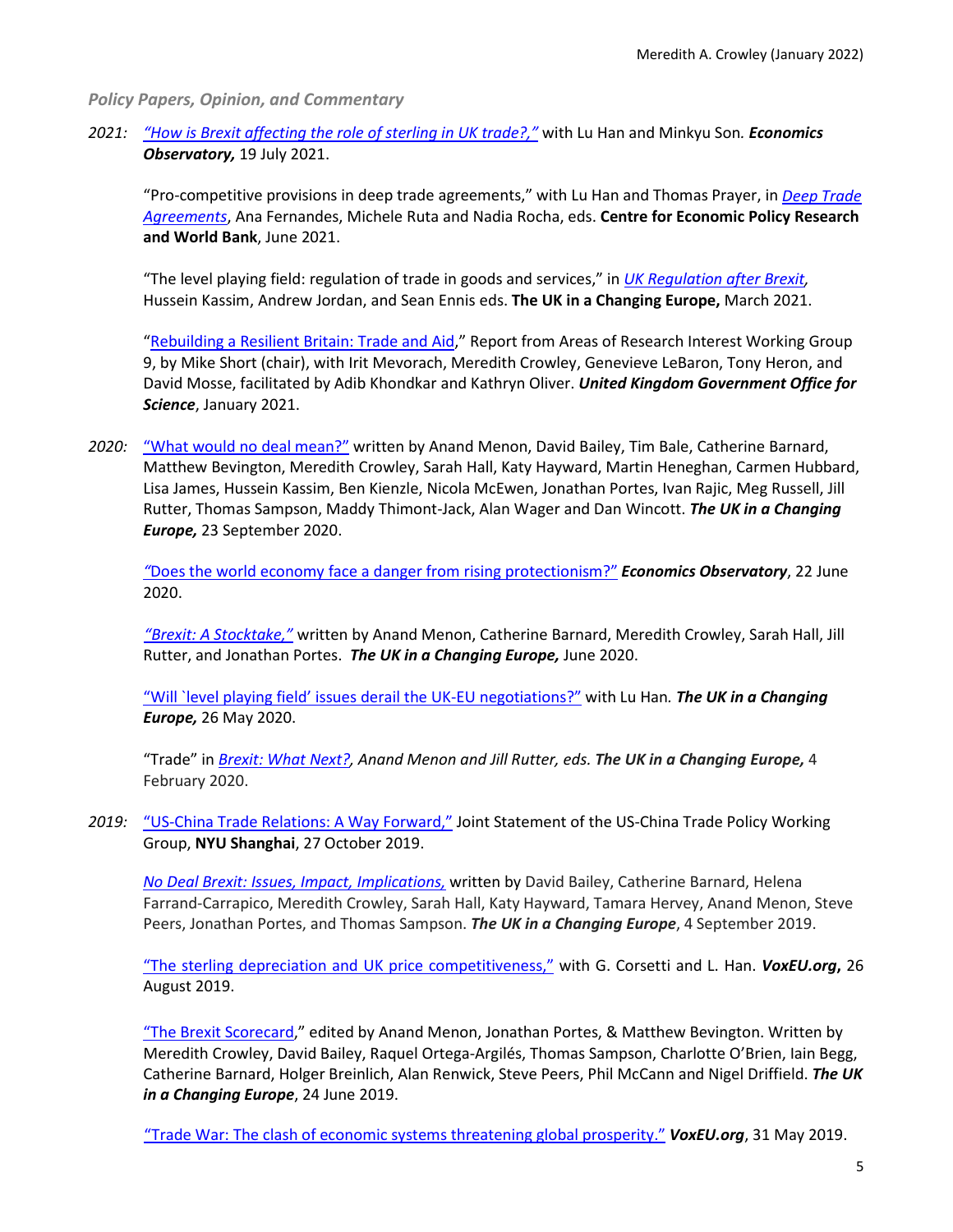["The impact of Brexit uncertainty on UK exports,"](https://voxeu.org/article/impact-brexit-uncertainty-uk-exports) with O. Exton and L. Han. *VoxEU.org*, 21 Jan. 2019. Reprinted at [The UK in a Changing Europe,](https://ukandeu.ac.uk/the-impact-of-brexit-uncertainty-on-uk-exports/) 28 February 2019.

*2018:* ["Customs,"](http://ukandeu.ac.uk/wp-content/uploads/2018/07/The-Brexit-white-paper-what-it-must-address.pdf) with O. Exton, in *The Brexit White Paper: what it must address,* Anand Menon, ed. *The UK in a Changing Europe,* 9 July 2018.

["Weaponizing Uncertainty,"](https://www.cdhowe.org/public-policy-research/weaponizing-uncertainty-trade-policy-under-trump-administration) with D. Ciuriak. *C.D. Howe Institute (Toronto), Verbatim.* 19 June 2018.

["The Future UK-EU trade relationship,"](http://ukandeu.ac.uk/the-future-uk-eu-trade-relationship/) with O. Exton. *The UK in a Changing Europe,* 3 May 2018.

["Understanding the challenges to the world trading system: A Review](https://doi.org/10.1111/infi.12132) Essay," *International Finance*, 21(1): 92-98, 19 April 2018.

["Response to leaked government Brexit analysis."](http://ukandeu.ac.uk/response-to-leaked-government-brexit-analysis/) *The UK in a Changing Europe*, 1 February 2018.

*2017:* ["A granular analysis of the exposure of UK exports to EU tariffs, quotas and antidumping under 'no](https://voxeu.org/article/analysing-exposure-uk-exports-eu-tariffs-quotas-and-antidumping-under-no-deal)  [deal'"](https://voxeu.org/article/analysing-exposure-uk-exports-eu-tariffs-quotas-and-antidumping-under-no-deal) with G. Corsetti, O. Exton, and L. Han*. [VoxEU.org](https://voxeu.org/article/analysing-exposure-uk-exports-eu-tariffs-quotas-and-antidumping-under-no-deal)***,** 13 December 2017. Reprinted at CapX.co (London), 14 December 2017. Reprinted as "How damaging would a 'no deal' Brexit be?" The UK in a Changing Europe, 10 January 2018.

["The UK's multilateral trade future,"](http://prosyn.org/Si2XkvK) with G. Corsetti. *[Project-Syndicate.org,](http://prosyn.org/Si2XkvK)* 6 Dec. 2017.

"Trade enforcement in the age of Trump," in *[Economics and Policy in the Age of Trump,](https://voxeu.org/content/economics-and-policy-age-trump)* London: CEPR Press, C.P. Bown, ed. June 2017.

["Protectionist threats jeopardise international trade: Chinese evidence for Trump's policies,"](https://voxeu.org/article/protectionist-threats-jeopardise-international-trade) with H. Song and N. Meng*. VoxEU.org,* 10 February 2017.

- *2016:* ["Today's trade policy and trade research"](https://voxeu.org/article/today-s-trade-policy-and-trade-research) with C.P. Bown. *VoxEU.org,* 5 June 2016.
- *2015:* ["Europe's trade policy for solar panels,"](https://voxeu.org/article/europe-s-trade-policy-solar-panels) with H. Song. *VoxEU.org,* 22 October 2015.
- *2013:* ["Emerging economy trade policy has become more responsive to economic shocks under the WTO,"](https://voxeu.org/article/trade-policy-and-macroeconomic-shocks-new-evidence-emerging-economies) with Chad P. Bown. *VoxEU.org,* 8 February 2013.
- *2012:* ["Antidumping as cooperation"](https://voxeu.org/article/antidumping-cooperation) with C.P. Bown. *VoxEU.org,* 14 July 2012.

["How did US and EU trade policy withstand the Great Recession?"](https://voxeu.org/article/how-did-us-and-eu-trade-policy-withstand-great-recession) with C. Bown. *VoxEU.org,* 28 April 2012.

- *2011:* ["Understanding the Great Trade Collapse of 2008-09 and the Subsequent Trade Recovery."](https://www.chicagofed.org/publications/economic-perspectives/2011/2q-crowley-luo) with Xi Luo. 2nd quarter, 2011. *Economic Perspectives, Vol. 35, No. 2.* Chicago: Federal Reserve Bank of Chicago.
- *2007:* ["Understanding the evolution of trade deficits: Trade elasticities of industrialized countries."](https://www.chicagofed.org/publications/economic-perspectives/2007/4qtr2007-part1-crane-etal) with Leland Crane and Saad Quayyum. 4th quarter, 2007. *Economic Perspectives, Vol. 31, No. 4.* Chicago: Federal Reserve Bank of Chicago.
- *2005:* ["The US Trade Deficit: Made in China?"](https://www.chicagofed.org/publications/economic-perspectives/2005/4qtr2005-part1-bown-crowley-mcculloch) with Chad P. Bown, Rachel McCulloch, and Daisuke Nakajima. 4th quarter, 2005. *Economic Perspectives, Vol. 29, No. 4.* Chicago: Federal Reserve Bank of Chicago.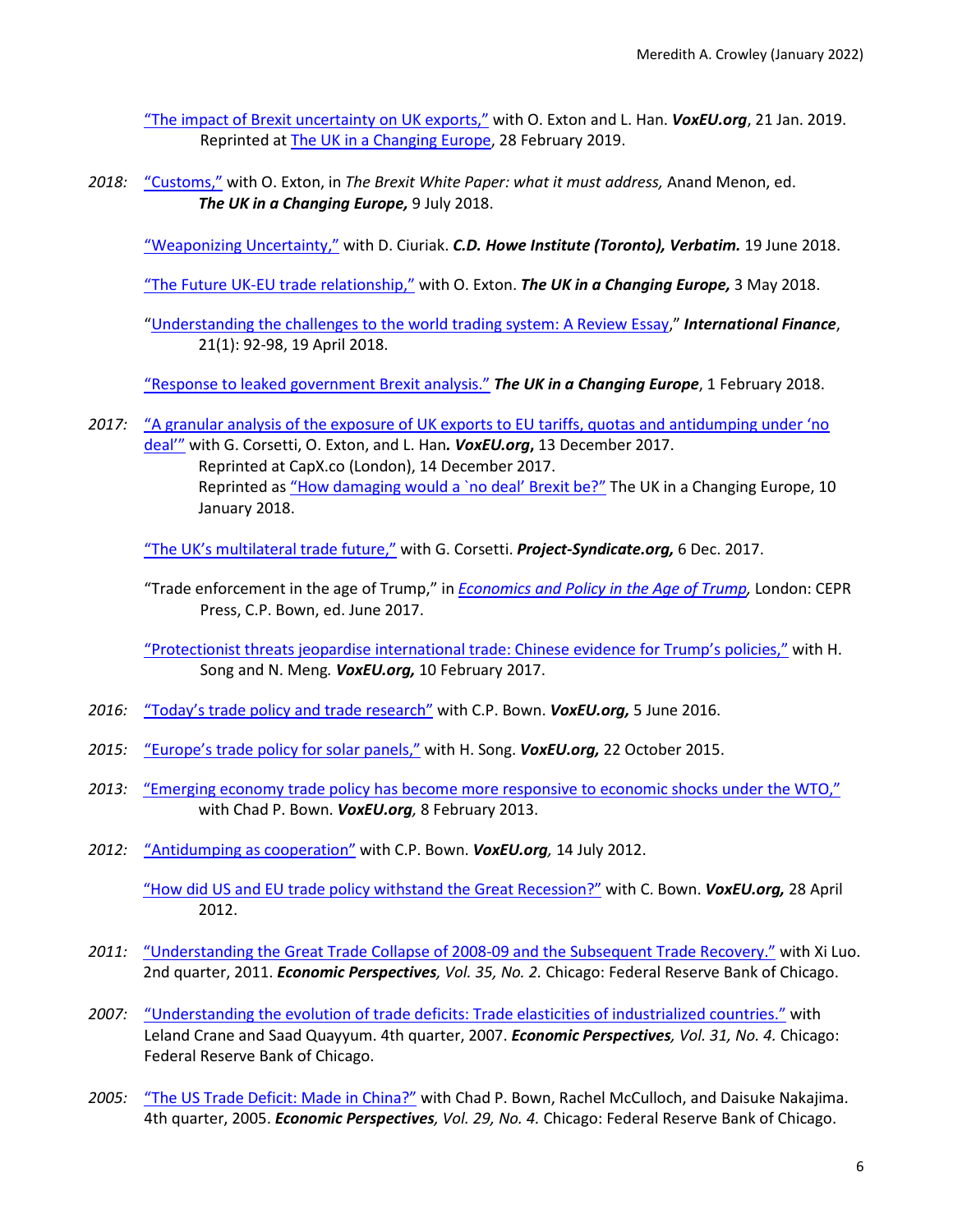Reprinted (2006) in *Yale Global Online,* Nayan Chanda, ed*.* New Haven: Yale Center for the Study of Globalization.

*2004:* "The Benefit of Antidumping" with Chad P. Bown. Summer 2004. *Newsletter for the Leverhulme Center for Research on Globalization and Economic Policy, Issue 11.* Nottingham: University of Nottingham.

["The worldwide spread of antidumping protection."](https://www.chicagofed.org/publications/chicago-fed-letter/2004/january-198) Jan. 2004. *Chicago Fed Letter, No. 198*. Chicago: Federal Reserve Bank of Chicago.

*2003:* ["An Intro to the GATT and WTO."](https://www.chicagofed.org/publications/economic-perspectives/2003/4qeppart4) 4th quarter, 2003. *Economic Perspectives, Vol. 27, No. 4.* Chicago: Federal Reserve Bank of Chicago.

### *Book Reviews*

- *2014:* Review of "*Struggling with Success: Challenges Facing the International Economy,* by Anne O. Krueger. Singapore: World Scientific Publishing Co. Pte. Ltd." 7 March 2014. *Global Journal of Economics,* 2(1): 1380004, 1-4.
- *2008:* Review of "Levinson, Marc. *[The Box: How the Shipping Container Made the World Smaller and the](https://doi.org/10.1017/S1474745608003856)  [World Economy Bigger.](https://doi.org/10.1017/S1474745608003856)* Princeton: Princeton University Press, 2006," April 2008. *World Trade Review,*  7: 458-461.
- *2007:* Review of "*[Elements of Multinational Strategy](https://doi.org/10.1257/jel.47.1.171)* by Keith Head. Heidelberg: Springer, 2007." March 2009. *Journal of Economic Literature,* 47 (1): 171-172*.*

### *Invited Talks*

*Keynotes and Plenary Talks at Academic Research Conferences*

- 2021: Keynote at the 19<sup>th</sup> GEP/CEPR Annual Postgraduate Conference. Nottingham, UK. 6 May 2021.
- *2018:* "Markets, markups and international trade: Exporting firms in a multi-country world," Keynote at the Rocky Mountain Empirical Trade Conference 2018. Ottawa, Canada. 19 May 2018.

["The View on Brexit from Abroad: New Opportunities or Damage Control?"](https://www.youtube.com/watch?v=SXakRcHgYqc) Plenary Panel at the Royal Economic Society Annual Conference 2018. Brighton, UK. 27 March 2018.

- *2017:* "What can be learned from taking an economist's perspective on International Trade Agreements?" Keynote at the Society of International Law 6<sup>th</sup> Annual PEPA Conference, Tilburg University, Tilburg, Netherlands. 21 April 2017.
- *2016:* "Tariff Scares: trade policy information and the extensive margin of Chinese exporting firms," Plenary at the European Trade Study Group, Helsinki, Finland. 9 September 2016.
- *2012:* "Emerging Economies, Trade Policy, and Macroeconomic Shocks," Plenary at the 2012 Columbia-Tsinghua Conference on International Economics, Beijing, China. 18 October 2012.

*Presentations of Research at Academic Conferences and Seminars, 2017 to present*

*2022:* ECARES (Brussels, scheduled).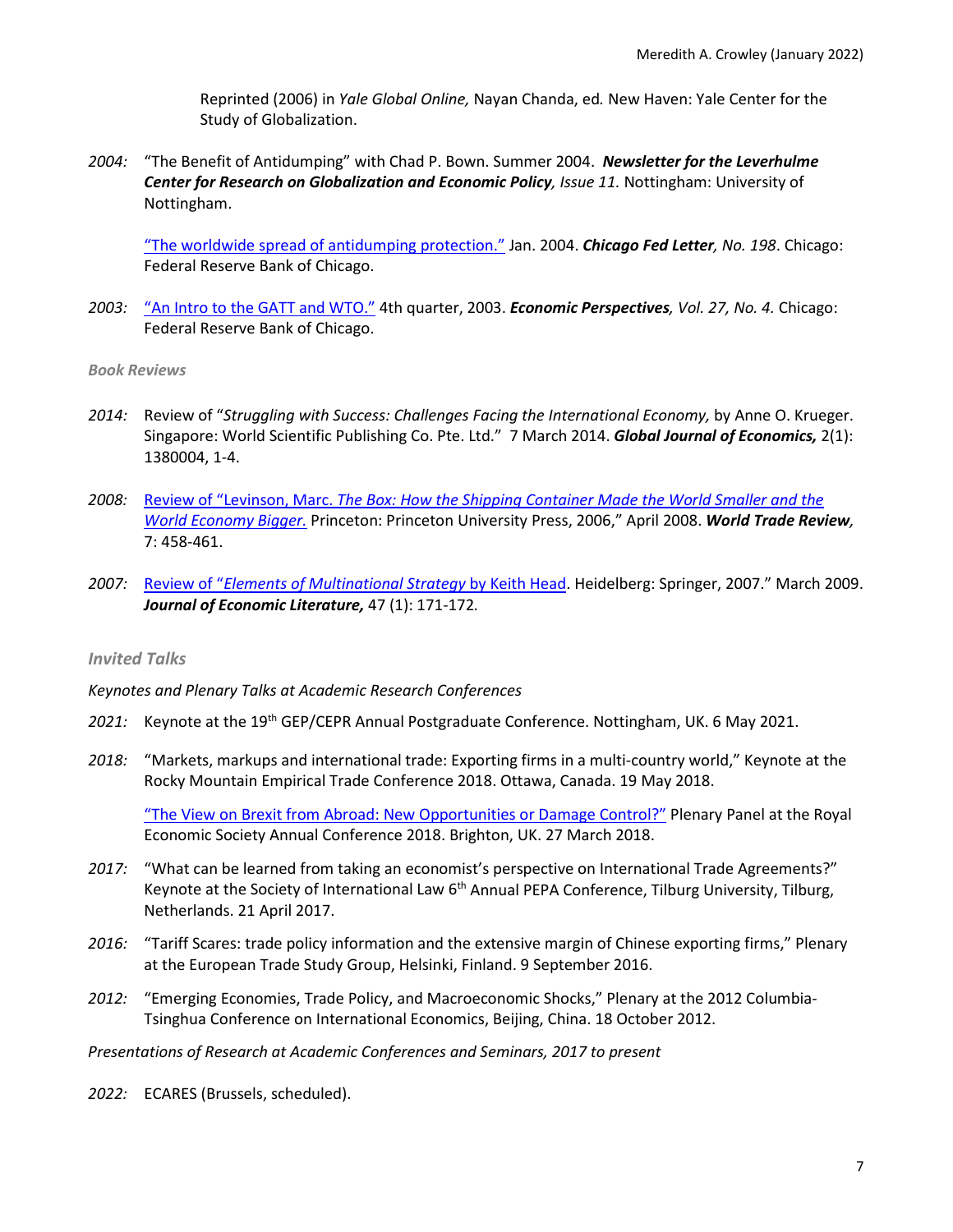- *2021:* University of Oslo, Paris School of Economics, Virtual International Trade and Macro seminar hosted by University of Rochester, Trade Policy and Global Value Chains Workshop at the University of Mannheim.
- *2020:* American Economic Association Meetings (San Diego, California); Cambridge Statistics Discussion Group; European University Institute Conference on WTO Case Law (online; based from Florence, Italy); CEBRA Annual Meeting (online; based from London, UK), World Bank Seminar on Deep Trade [Agreements](https://youtu.be/2qQbKcKUyak) (online, based from Washington, DC); University of Liverpool Workshop on AI, Big Data, and Economics (postponed); University of Warwick Trade Conference (postponed).
- *2019:* Ludwig-Maximilians-Universitat-Munchen; Shanghai University of Finance and Economics Workshop on Research Frontiers in International Trade (Shanghai, China); Society for the Advancement of Economic Theory (Ischia, Italy); European University Institute Conference on WTO Case Law (Florence, Italy); National Institute of Economic and Social Research (London, UK); Fundação Getúlio Vargas - Sao Paulo School of Economics; Insper (Sao Paulo, Brazil); University of Groningen (Gronigen, Netherlands); Interface China at Birmingham Law School (Birmingham, UK).
- *2018:* The 12th Empirical Investigations in Trade and Investment (EITI) Conference (Tokyo, Japan); Barcelona GSE Summer Forum (Barcelona, Spain); California Trade Workshop (San Luis Obispo, California); What can economists say about trade wars? CEPII-PSE Workshop (Paris, France); NBER Summer Institute International Finance and Macro (Cambridge, Massachusetts); Society of International Economic Law 2018 Global Conference (Washington, DC); 27th NBER-TCER-CEPR (TRIO) Conference on Globalization and Welfare Impacts of International Trade (Tokyo, Japan); Central Bank Research Association 2018 Annual Meeting (Frankfurt, Germany); London School of Economics, Center for Economic Performance, Conference on Brexit (London, UK); "Updating Trade Cooperation: An Economic View" Research Day Conference, World Trade Organization (Geneva, Switzerland); University of Oregon; UK Department for Exiting the European Union (two seminars), Nanjing University (two seminars).
- *2017:* Workshop on "The Economics of International Trade Agreements," University of Geneva (Villars, Switzerland); European University Institute Conference on WTO Case Law (Florence, Italy); New Economic School 25<sup>th</sup> Anniversary Conference (Moscow, Russia); University of Bielefeld; Paris Trade Seminar (Paris School of Economics, INRA, and Science Po joint seminar); University of Salzburg; Tilburg Law and Economics Center, Tilburg Law School; Seoul National University Institute of Economic Research; Seoul National University Center for Asia and the Global Economic Order; University of Birmingham; University of Sussex.

# *Invited presentations, testimony, public lectures, and panel discussions, 2017 to present*

# *2022*

• "How the pandemic will impact the future of trade?" 360 Guest Lecture at the University of Warwick, 7 March 2022.

- "What is the wider impact of a resurgent China and an America in decline?" Panelist at the Bristol Festival of Economics, 19 Nov. 2021.
- "A new world?" Panelist at the Economics Observatory Inaugural Conference, 19 Nov. 2021.
- "Spotlight on Economics: Brexit, Covid-19 and the Chancellor's Autumn Budget (Version 4.0)," Panelist at the UK in a Changing Europe, 3 November 2021.
- "Spotlight on Economics: Brexit and Covid-19 (Version 3.0)," Panelist at the UK in a Changing Europe, 22 July 2021.
- "Brexit as a test case of trade deglobalization," Webinar at the Peterson Institute for International Trade, 6 April 2021.
- "Economic Interest Test in Trade Remedies Investigations," Panelist at the Trade Remedies Investigation Directorate, UK Department for International Trade, 18 March 2021.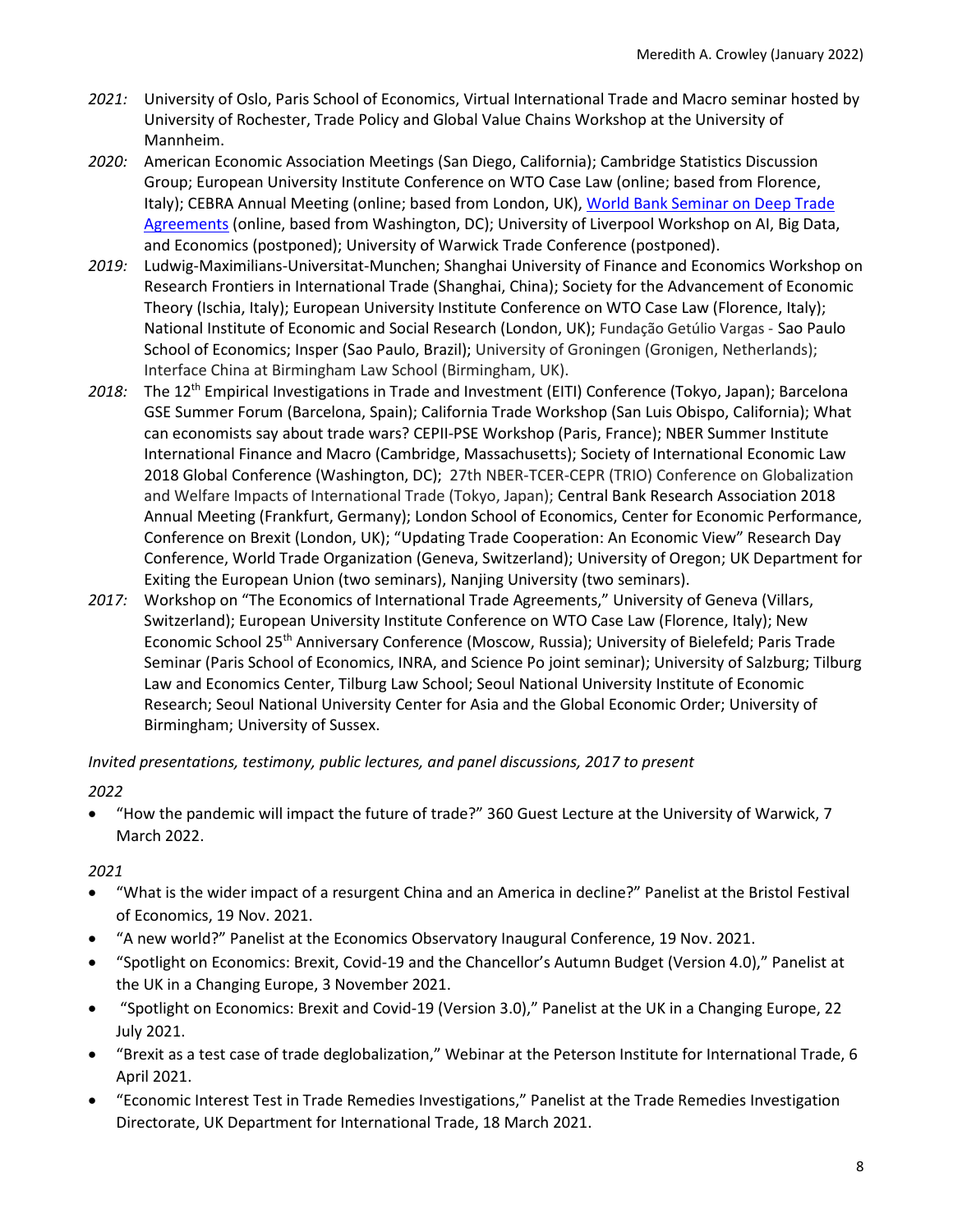- "Spotlight on Economics: Brexit and Covid-19 (Version 2.0)," Panelist at the UK in a Changing Europe, 12 March 2021.
- "Spotlight on Economics: Brexit and Covid-19," Panelist at the UK in a Changing Europe, 8 March 2021.
- *"*The Brexit Deal: A Less Perfect Union or a More Flexible Compact? Assessing the Draft EU UK Trade and Cooperation Agreement," Panelist at the Jean Monnet Center for International and Regional Economic Law & Justice at NYU School of Law, 14 January 2021.

*2020:*

- "A shared global agenda: multilateralism/WTO, climate change, cooperation on pandemics," Panelist at the [European Policy Centre](https://www.epc.eu/en/) EU-UK Track 2 Initiative, 10 November 2020.
- ["The future world order: digital trade,"](https://www.belfercenter.org/event/future-world-order-digital-trade) Panelist at the Harvard Kennedy School Webinar, 30 October 2020.
- ["The Economics of Covid-19 and Brexit, revisited,"](https://www.youtube.com/watch?v=eUmxVuNjK1I&feature=emb_title) Panelist at the UK in a Changing Europe Isolation Insight Webinar, 15 October 2020.
- ["The European Parliament and future EU-UK trade relations,"](https://www.europarl.europa.eu/unitedkingdom/en/media/past-events/european-parliament-events-2020/3sept-eu-uk-trade.html) Panelist at a webinar hosted by the Office of the European Parliament in the UK, 3 September 2020.
- "Trade Agreements with Third Countries," Foreign & Commonwealth Office Masterclass, via Microsoft Teams, 16 July 2020.
- "Negotiating Our Post-Brexit Future: where are we heading?" Panelist at the LSE series on *Covid-19: The Policy Response,* 30 June 2020.
- ["UK-US trade deal negotiations,"](https://parliamentlive.tv/Event/Index/0c114fcf-3ef8-473c-9c17-649af78d067b) Witness giving evidence to the House of Commons International Trade Committee, via Zoom, 17 June 2020.
- ["The economics of Brexit and Covid-19,"](https://ukandeu.ac.uk/multimedia/isolation-insight-the-economics-of-brexit-and-covid-19-2/) Panelist at the UK in a Changing Europe Isolation Insight Webinar, 12 June 2020.
- "The Covid Trade Collapse: Lessons from 2008-2009 and Insights from Micro Trade Data," UK Government Economic Service North Virtual Conference, via Microsoft Teams, 8 June 2020.
- "Beyond Tariffs: Facilitating UK-EU Trade in Manufactured Goods," Witness giving evidence to the House of Lords EU Select Committee EU Goods Sub-Committee, via Microsoft Teams. 8 June 2020.
- ["Trade Policy in a Post-Pandemic World,"](https://tube.switch.ch/cast/videos/7a7194fe-01d7-4808-8aec-e709e4f90e6c) Panelist at the World Trade Institute's (Bern, Switzerland) virtual workshop on Pandemic and the Global Economy, 22 May 2020.
- ["The future of UK trade policy \(after Coronavirus\),"](https://www.instituteforgovernment.org.uk/events/future-uk-trade-policy-after-coronavirus) Panelist at the Institute for Government, 21 May 2020.
- ["Transatlantic Trade & Economic Cooperation through the Pandemic,"](https://www.youtube.com/watch?v=6VjhM2sv9bY&feature=youtu.be) Panelist at the launch of 'Will prioritising a UK-US FTA make or break 'Global Britain'?' by Ed Balls, Nyasha Weinberg, Jessica Redmond, and Simon Borunmand organized by The Strand Group at King's College London, 12 May 2020.
- ["The Economic Implications of Covid-19,"](https://youtu.be/-PabidAUxTc) Cambridge CSaP Science, Policy and Pandemics Podcast: Episode 7, hosted by Rob Doubleday, 7 May 2020.
- ["International Trade in a post COVID-19 World,](https://www.youtube.com/watch?v=kTyB3jw7rDU&feature=youtu.be)" Rebuilding Macro Exit Strategy Workshop organized by the National Institute of Economic and Social Research (London), 21 April 2020.
- ["Negotiating the future EU-UK relationship: What is at stake?"](https://www.youtube.com/watch?v=OmVwZiMs0C8&feature=youtu.be) British Academy, 12 March 2020.

*2019:* 

- ["Trade and the Real Economy,](https://www.youtube.com/watch?v=PNlOMNIoqbM)" CEPR Webinar moderated by Tim Philipps, 27 November 2019.
- "Multilateralism and the US-China Trade Relationship," Launch Event for `US-China Trade Relations: A Way Forward' by the US-China Trade Policy Working Group, NYU-Shanghai, Shanghai, China. 27 October 2019.
- "Trade War: the clash of economic systems endangering global prosperity," Cambridge Alumni Festival, University of Cambridge, Cambridge, UK. 28 September 2019.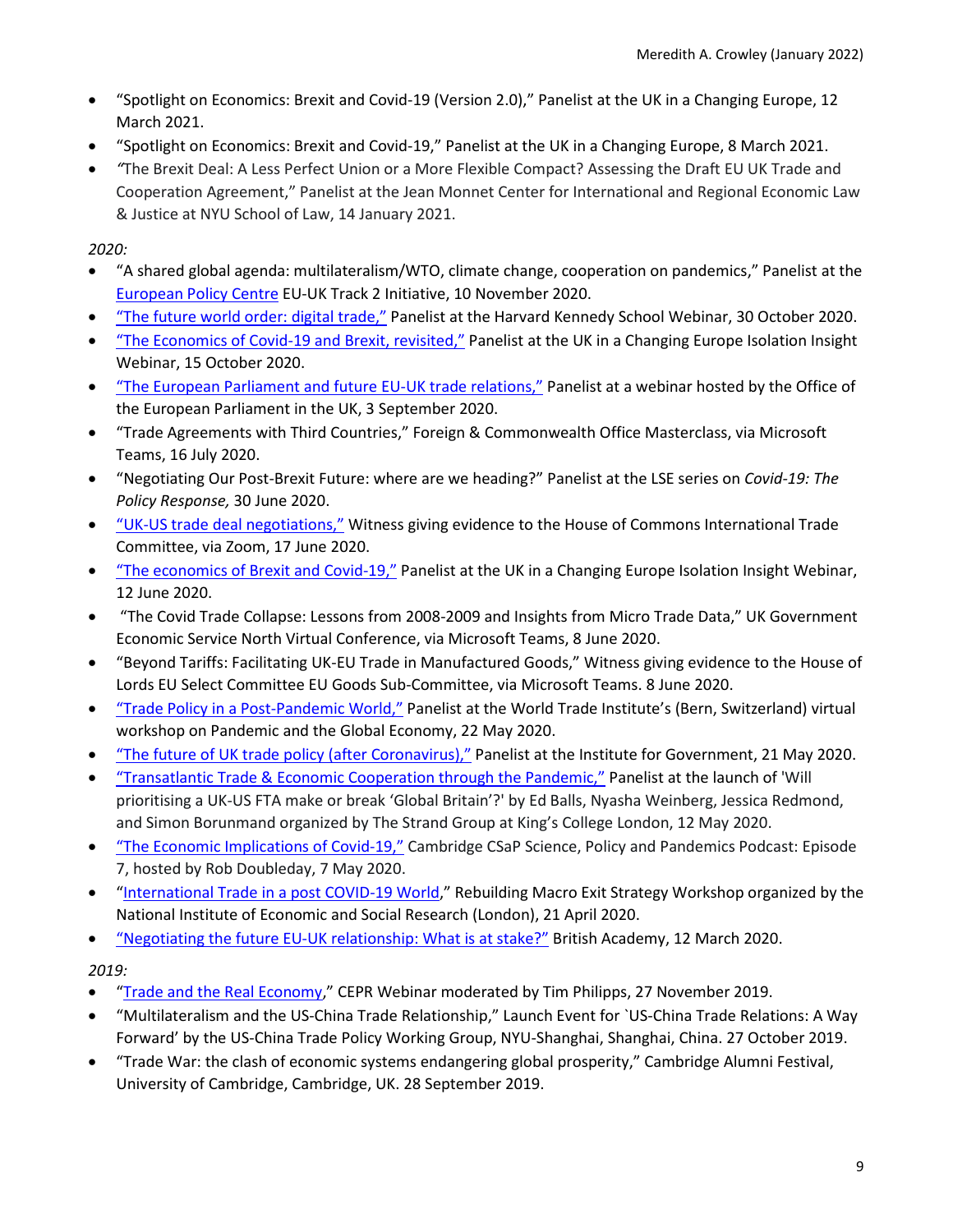- "Brexit and the United Kingdom's Future Trade Relationships in the Global Economy," Panel at the Mathematical Sciences Research Institute Symposium on World Trade, British Academy, London, UK. 23 May 2019.
- "Brexit and the UK's future relationship with the EU," Teleconference at the Pacific Council on International Policy, Los Angeles, California). 4 April 2019.

*2018:*

- ["The design of trade agreements: Rationale and policy reality check,](https://c.connectedviews.com/01/SitePlayer/wto?session=16385)" Updating Trade Cooperation: An Economic View" WTO Conference, Geneva, Switzerland. 11 December 2018. Video of remarks at 2:22.
- "From Dispute to Dialogue using analysis to understand the changing face of global trade," Panel at the Overseas Network Conference of the UK Department for International Trade, London, UK. 8 Nov. 2018.
- "International Trade and Economic Nationalism" Cambridge Festival of Ideas, University of Cambridge, Cambridge, UK. 20 October 2018.
- "What can economists say about trade wars?" Roundtable at the CEPII-EUR OSE-PSE Workshop on Trade Wars, Paris School of Economics, Paris, France. 5 July 2018.
- "Weaponizing Uncertainty" at *Trade in the US in the Age of Protectionism* at The Royal Institute of International Affairs (Chatham House), London, UK. 15 June 2018.
- "Is there a case for enhanced flexibilities on non-actionable subsidies at the WTO?" International Centre for Trade and Sustainable Development, Geneva, Switzerland. 18 April 2018.
- ["Post-Brexit UK-EU relations"](https://goo.gl/4VZoux) Witness giving evidence to the House of Lords EU Select Committee inquiry. Palace of Westminster, London, UK. 17 April 2018. Testimony begins after 15:35.
- "One year till Brexit: Are we nearly there yet?" Panelist speaking at a public forum on Brexit sponsored by the Royal Economics Society and the University of Sussex moderated by Gemma Tetlow of the Financial Times. Brighton, UK. 27 March 2018.
- ["US Trade Policy: Trump and the future of the multilateral trade system,](https://www.youtube.com/watch?time_continue=7759&v=ymmXOlEagMw)" Panel at the Danish Institute for International Studies (DIIS) Conference on "Globalization at a Crossroads: US Trade policy and the future of the liberal economic order," Copenhagen, Denmark. 10 January 2018. Remarks begin at 1:30.

*2017:*

- "How will the new trade policy world affect Latin American growth? London Launch of the IADB Macroeconomic Report," Canning House, London, UK. 11 April 2017.
- "The Future of Trade and Investment in the Brexit and Trump Era." Panel at the Society for International Economic Law 6<sup>th</sup> Annual PEPA Conference, Tilburg University, Tilburg, Netherlands. 20 April 2017.
- "Trade in the Age of Trump." London Launch of the CEPR e-Book *Economics and Policy in the Age of Trump*. Organised by CEPR and Citi, London, UK. 30 June 2017.
- "Socio-economic and political trends in Latin America with Ipsos Mori." Panel for event organized by Canning House, London, UK. 3 July 2017.
- "The End of Free Trade?" Panel at the 18th World Knowledge Forum, Seoul, South Korea. 19 Oct. 2017.
- "A Brave New World for Trade?" Panel at French Institute for Foreign Relations (Ifri), Paris, France. 15 Nov. 2017.
- "The Relevance of Ricardian Comparative Advantage in the  $21^{st}$  Century" Panelist at the CEPR-UK Department for International Trade Seminar on Ricardo at 200, London, UK. 6 December 2017.

# *Selected Media Interviews and Research Citations, 2018 to present*

- *BBC Inside Business. "UK-US Trade Deal and the Northern Ireland Protocol," with John Campbell, 24 Sept. 2021.*
- *Partisan Media. ["Brexit Through the Non-political Glass,"](https://vimeo.com/499361841) Nina Kojima, Director and Producer, TBD.*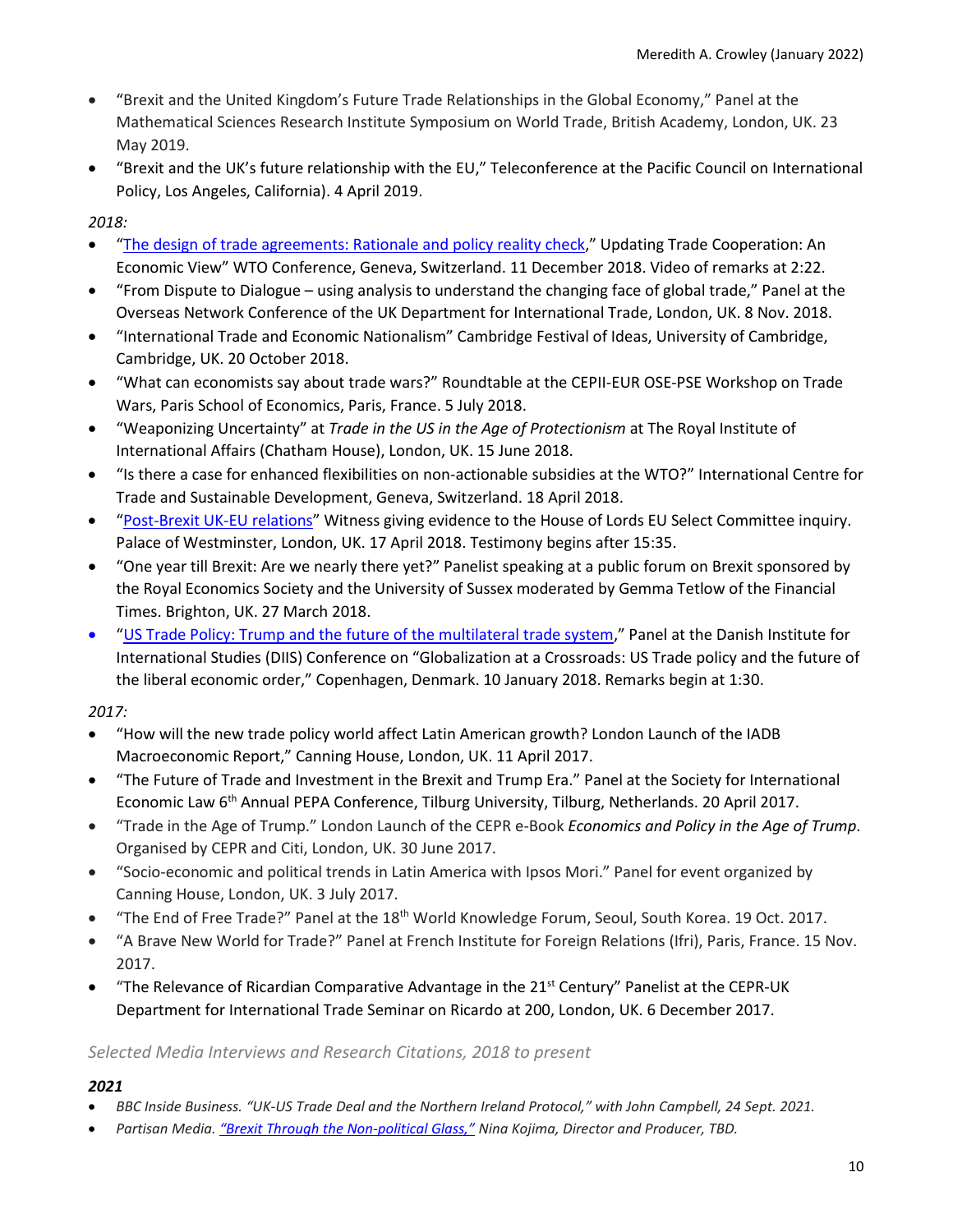- *BBC1 Countryfile. ["What trade deals could mean for farmers and food prices,"](https://www.bbc.co.uk/iplayer/episode/m000ryp6/countryfile-ellies-home-turf)* with Charlotte Smith, 31 January 2021.
- *BBC World News TV. "How life will change for consumers under the EU-UK deal,"* with Yalda Hakim, 4 January 2021.

### *2020*

- *La Croix (Paris). "Les consommateurs britanniques ont le plus à perdre,"* by Antoine D'Abbundo, 15 December 2020.
- *El Mercurio (Chile*)*.* ["Comida mas cara, aduanas atochadas y perdida de empleos: los riesgos de Brexit sin acuerdo,](https://digital.elmercurio.com/2020/12/11/A/5B3T0560#zoom=page-width)" by Javier Middleton Benzanilla, 11 December 2020.
- *New Statesman.* ["The freeport con,"](https://www.newstatesman.com/spotlight/investment/2020/11/freeport-con) by Sebastian Shehadi, 10 November 2020.
- *NPR Marketplace Morning Report.* ["How high is U.S.-U.K. trade on President-elect Biden's agenda?"](https://www.marketplace.org/shows/marketplace-morning-report/us-uk-trade-relations-biden-election-stock-markets-world-trade-organization-leader/) with Victoria Craig, 9 November 2020. undo
- *Le Soir (Belgium).* ["Brexit: un <<no deal>> depend-il du scrutiny americain?"](https://www.lesoir.be/archive/d-20201027-GJMMF7) by Chloe Goudenhooft, 28 October 2020.
- *BBC Radio 4 Today.* "China's economic recovery and 3<sup>rd</sup> quarter trade," with Rob Young, 19 October 2020.
- *FullFact.org.* ["£1.5bn GDP boost from UK-Japan trade deal is not on top of existing EU-Japan deal benefits,"](https://fullfact.org/economy/uk-japan-trade-benefits/) by Abbas Panjwani. 15 September 2020.
- *New Statesman*[. "Will the UK's free ports project survive Covid-19?"](https://www.newstatesman.com/politics/economy/2020/05/free-ports-uk-consultation-brexit-coronavirus-delay) by Marina Leiva. 12 May 2020.
- *Trade Talks from the Peterson Institute for International Economics.* ["Trade Talks Episode 127: The COVID-19 Trade](https://www.tradetalkspodcast.com/podcast/127-the-covid-19-trade-collapse-lessons-from-2009/)  [Collapse: Lessons from 2009?"](https://www.tradetalkspodcast.com/podcast/127-the-covid-19-trade-collapse-lessons-from-2009/) with Soumaya Keynes and Chad P. Bown. 14 April 2020.
- *Wedge.* ["The forefront of Britain's revival: The Freeport Initiative](https://wedge.ismedia.jp/articles/-/18751) (in Japanese)", by M. Kimura 26 Feb. 2020.
- *BBC WorldService World Update.* ["Brexit Day,"](https://www.bbc.co.uk/sounds/play/w172wyb155z8wy9) with Dan Damon, 31 January 2020.
- *BBC Radio Scotland Good Morning Scotland.* ["Huawei's role in UK 5G and US trade deal prospects,"](https://www.bbc.co.uk/sounds/play/m000dpr4) with Gary Robertson and Hayley Millar, 29 January 2020.
- *BBC Radio Scotland Good Morning Scotland.* ["Is the UK headed for a trade war with the US?"](https://www.bbc.co.uk/sounds/play/m000dq49) with Isabel Fraser and Gordon Brewer, 25 January 2020.
- *BBC Radio 4 Today.* ["UK and US battle over digital services tax,"](https://www.bbc.co.uk/sounds/play/m000dg9j) with Dominic O'Connell, 23 January 2020.

- *BBC Radio 4 In The Balance.* ["Brexit, Trump and Trade,"](https://www.bbc.co.uk/programmes/w3csy9vx) with Ed Butler, 21 December 2019.
- *BBC News TV Beyond 100 Days.* "Future UK-EU Trade," with Katty Kay and James Reynolds, 19 December 2019.
- *The New York Times.* ["Brexit's Advance Opens a New Trade Era,"](https://nyti.ms/2ryBTjZ) by Peter S. Goodman, 13 Dec. 2019.
- *BBC WorldService Marketplace Morning Report.* ["Make NATO Great Again,"](https://www.marketplace.org/shows/marketplace-morning-report/nato-summit-london-70-defense/) with Victoria Craig, 2 Dec. 2019.
- *BBC Radio 5 Live Wake up to Money.* "UK-EU Trade Deal," with Sean Farrington and Louise Cooper, 2 Dec. 2019.
- *The Economist.* ["The zombie economy,"](https://www.economist.com/britain/2019/10/31/britains-economy-is-holding-up-well-for-now) 31 October 2019.
- *Bloomberg.com.* ["Economists Call for Alternative Path to US-China Trade Wars,"](https://www.bloomberg.com/news/articles/2019-10-27/economists-call-for-alternative-path-to-u-s-china-trade-wars) by S. Donnan, 27 Oct. 2019.
- *The Financial Times.* ["How Uncertainty Hits Business Investment,"](https://on.ft.com/2JkTr8z) by Tim Harford, 25 October 2019.
- *New York Times.* "Getting Brexit Deal Over Finish Line Would Only Begin a Torturous New Race," by Benjamin Mueller, 23 October 2019.
- *The Japan Times.* ["As U.K. eyes post-Brexit trade deal with Japan, its hand may not be as strong as it thinks,"](https://www.japantimes.co.jp/news/2019/10/16/business/u-k-eyes-post-brexit-trade-deal-japan-hand-may-not-strong-thinks/#.Xac9CehKhPZ) by Chris Russell, 16 October 2019.
- *The Guardian.* ["UK tweaks tariffs amid no-deal Brexit countdown,"](https://www.theguardian.com/politics/2019/oct/08/uk-tweaks-tariffs-amid-no-deal-brexit-countdown) by Kate Proctor & Lisa O'Connell, 8 Oct 2019.
- *BBC Radio 4 Today.* ["UK revises no deal tariffs,"](https://www.bbc.co.uk/sounds/play/m0009359) with Dominic O'Conell, 8 October 2019.
- *BBC.co.uk.* ["Farmers betrayed by no-deal Brexit tariff](https://www.bbc.co.uk/news/business-49970197) plan," 8 October 2019.
- *New York Times.* "Global Trade Is [Deteriorating](https://nyti.ms/2nejDu2) Fast, Sapping the World's Economy," by Peter S. Goodman, 1 Oct 2019.
- *NBCnews.com.* ["Trump's trade war could spark a recession, Goldman Sachs warns,](https://www.nbcnews.com/business/economy/trump-s-trade-war-could-spark-recession-warns-goldman-sachs-n1041501)" by M. White, 12 Aug 2019.
- *The Economist.* ["What free ports can and can't achieve,"](https://www.economist.com/britain/2019/08/08/what-free-ports-can-and-cant-achieve) 8 August 2019.
- *VoxTalks from the CEPR (London).* ["The threat to global prosperity,"](https://voxeu.org/vox-talks/threat-global-prosperity) with Tim Philipps, 20 June 2019.
- *The New York Times.* ["Globalization is moving past the US and its vision of world order,"](https://nyti.ms/2KZJejN) by Peter S. Goodman, 19 June 2019.
- *BBC News Channel (TV).* "Trump proposes a US-UK Trade Deal," with Christian Fraser, 4 June 2019.
- *BBC Radio Wales.* ["Trump's tariffs on Mexico,"](https://www.bbc.co.uk/sounds/play/m0005g7x) with Stephen Fairclough, 31 May 2019.
- *BBC World News TV World Business Report.* "Trump-Abe Summit" with Ben Bland, 27 May 2019.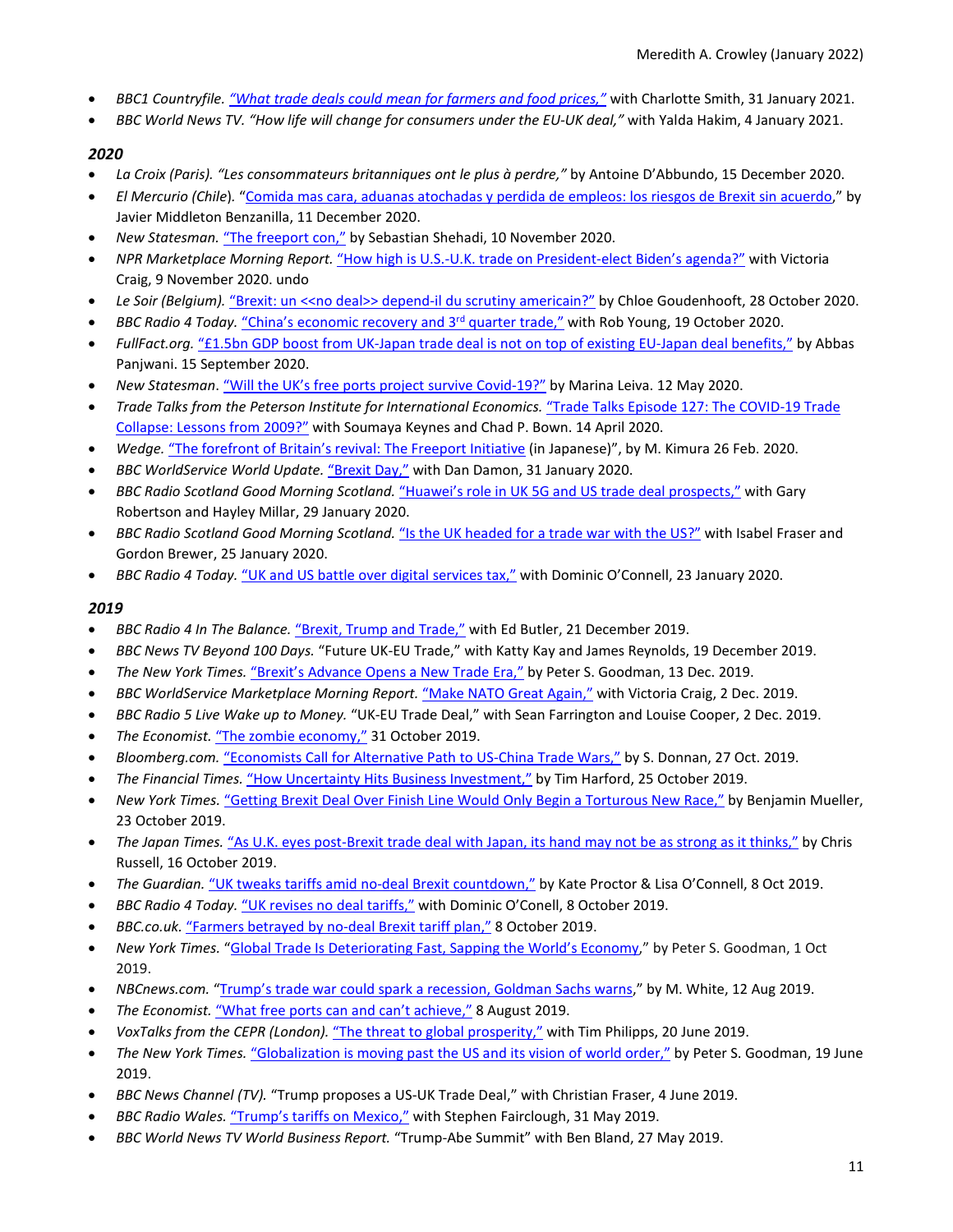- *Euronews-NBC.* "The US-China trade war," with Toks Salako, 14 May 2019.
- *BBC.co.uk.* ["Who loses out in the US-China trade war?"](https://www.bbc.co.uk/news/business-48256535) by Daniel G. Thomas, 14 May 2019.
- *TV4 Sweden.* ["Brexit and economic growth,"](https://www.tv4.se/nyheterna/klipp/brexit-skapar-tillv%C3%A4xt-ett-tag-11984146) with Lottie Cronestrand, 15 May 2019.
- *BBC WorldService World Update.* ["Trump imposes tariffs on China,"](https://www.bbc.co.uk/sounds/play/w172wy9jjnj1wsh) with Dan Damon, 10 May 2019.
- *BBC World News TV Impact.* "Will the US and China reach a deal?" with Philippa Thomas, 9 May 2019.
- *BBC WorldService Newshour.* ["Policy by twitter: US-China trade negotiations,"](https://www.bbc.co.uk/sounds/play/w172wq4nlmz992n) with Razia Iqbal, 6 May 2019.
- *BBC WorldNewsTV Impact.* "US-China trade dispute and more tariff threats," with Philippa Thomas, 6 May 2019.
- *BBC WorldService World Update.* ["US-China trade dispute and negotiations,"](https://www.bbc.co.uk/sounds/play/w172wy9jjnhp953) with Dan Damon, 6 May 2019.
- *BBC Radio 4 Today.* ["Trump's tweets on the US-China trade negotiations,"](https://www.bbc.co.uk/sounds/play/m0004s91) with Justin Webb, 6 May 2019.
- *The Sunday Times.* ["The trade deficit soars in a terrible time for exporters,"](https://www.thetimes.co.uk/article/the-trade-deficit-soars-in-a-terrible-time-for-exporters-k58n6f327) by David Smith, 14 April 2019.
- *CNN.* ["Can a free port rescue this steel community after Brexit?,"](https://edition.cnn.com/2019/04/05/business/uk-steel-brexit/index.html) by Hadas Gold & Michael Kaplan, 5 April 2019.
- *BBC World News TV GMT.* "The future of EU-China trade," with Aaaron Heslehurst, 26 March 2019.
- *BBC.co.uk* ["Brexit: Is the UK actually in a crisis over leaving the EU?"](https://www.bbc.co.uk/news/av/uk-politics-47500166/brexit-is-the-uk-actually-in-a-crisis-over-leaving-the-eu) with Megan Fisher, 11 March 2019.
- *BBC Radio 4 Analysis.* ["Fair Exchange?"](https://www.bbc.co.uk/programmes/m0002lvx) with Paul Johnson, 18 February 2019.
- *BBC Radio 4 Business Live.* ["US-China Negotiations,"](https://www.bbc.co.uk/news/live/business-47173891) 15 February 2019.
- *BBC Radio 4 Today.* ["US-China Trade War Negotiations,"](https://www.bbc.co.uk/sounds/play/m0002hxp) with Katie Prescott, 15 February 2019.
- *Bulgarian National Radio Saturday 150. "*EU-Japan trade agreement and the post Brexit UK," with Marta Mladenova, 9 February 2019.
- *The Guardian.* "Japan's EU deal [`threatens post-Brexit UK industry',"](https://www.theguardian.com/business/2019/feb/04/japans-eu-deal-threatens-post-brexit-uk-industry) by L. Elliott & J. Jolly, 4 February 2019.
- *Euronews-NBC Tonight.* ["How could Brexit affect the UK's global trade policies?](https://twitter.com/euronews/status/1091410084981166080)*"* with J. Jalil, 1 Feb. 2019.
- *The Economist. "*[Teesside bids to become Britain's first free port,](https://www.economist.com/britain/2019/01/26/teesside-bids-to-become-britains-first-free-port)" 24 January 2019.
- *BBC World Service In the Balance.* ["Brexit: Planning in Uncertain Times,](https://www.bbc.co.uk/programmes/w3cswk17)" with Ed Butler, 19 Jan. 2019.
- Trade Talks from the Peterson Institute for International Economics. "Trade Talks Episode 68: Brexit Votes for [Uncertainty"](https://piie.com/experts/peterson-perspectives/trade-talks-episode-68-brexit-votes-uncertainty) with Soumaya Keynes and Chad P. Bown. 19 January 2019.
- *BBC News Channel (TV).* "UK trade agreements after Brexit," with Martine Croxall, 18 January 2019.

- *Le Monde.* ["La chute de la livre sterling n'a pas profité à l'économie britanique,](https://www.lemonde.fr/economie/article/2018/12/22/la-chute-de-la-livre-sterling-n-a-pas-profite-a-l-economie-britannique_5401340_3234.html)" by Eric Albert, 22 Dec. 2018.
- *BBC Radio 4 In Business.* ["Are Freeports the Future?](https://www.bbc.co.uk/programmes/m0001bqs)" with Jonty Bloom, 29 November 2018.
- *BBC Radio 4 David Baddiel Tries to Understand Series 4.* ["Global Trade,](https://www.bbc.co.uk/sounds/play/m00013vx)" by David Baddiel, 14 November 2018.
- *NPR Morning Edition.* ["U.S. Blocks Appointments of New Judges to WTO,](https://www.npr.org/2018/10/02/653570018/u-s-blocks-appointments-of-new-judges-to-world-trade-organization)" by F. Langfitt, 2 October 2018.
- *BBCNews.co.uk* ["Donald Trump says news trade deal is 'most important ever,'](https://www.bbc.co.uk/news/business-45711595)" by Jill Treanor, 1 October 2018.
- *BBCNews.co.uk* ["US and Canada reach new trade deal to replace NAFTA,](https://www.bbc.co.uk/news/business-45702609)" by Jill Treanor, 1 October 2018.
- *NPR All Things Considered.* ["Experts Say Trump's Hostility to the WTO Could Cripple It,"](https://www.npr.org/2018/09/20/650052772/experts-say-trumps-hostility-to-the-wto-could-cripple-it) by F. Langfitt, 20 Sep.'18.
- *NPR Morning Edition.* ["European Leaders Talk Brexit in Austria,](https://www.npr.org/2018/09/19/649432639/european-leaders-talk-brexit-in-austria)" by Frank Langfitt, 19 September 2018.
- *BBC World News TV GMT.* "Trade tensions and the G20 Meeting in Argentina," with A. Heslehurst, 14 Sep. 2018.
- *The Financial Times*. ["Counting the costs of Brexit uncertainty,](https://www.ft.com/content/906b945c-b064-11e8-8d14-6f049d06439c)" by Tim Harford, 7 September 2018.
- *BBC Radio 4 Today.* "The Future of the NAFTA," 30 August 2018.
- *BBC World News TV Impact.* "Prospects for UK-Asia trade under a "no deal" Brexit," with Y. Hakim, 23 Aug. '18.
- *The Telegraph.* ["Britain loses thousands of exporters on trade uncertainty,"](https://www.telegraph.co.uk/business/2018/07/29/britain-loses-thousands-exporters-trade-uncertainty/) by T Wallace & P Foster, 29 July '18.
- *The Economist.* ["The cost so far: Brexit uncertainty has already damaged Britain's exporters,](https://www.economist.com/britain/2018/07/21/brexit-uncertainty-has-already-damaged-britains-exporters)" 19 July 2018.
- *BloombergTV Bulgaria*. ["The negative impact from imposition of customs does not bother Trump,"](https://www.bloombergtv.bg/shows/2018-07-13/negativnoto-otrazhenie-varhu-amerikanskata-ikonomika-ot-nalaganeto-na-mita-ne-pritesnyava-tramp) 13 July '18.
- *BBC World Service Newshour.* ["US-China Trade War Kicks Off,"](https://www.bbc.co.uk/programmes/w172w256ry773vt) with Razia Iqbal, 6 July 2018.
- *CTV News* (Toronto). "Latest moves in the U.S. China trade war," 15 June 2018.
- *Trade Talks from the Peterson Institute for International Economics. "*[Episode 42: Trump and Tariff Tweets: It's More](https://piie.com/experts/peterson-perspectives/trade-talks-episode-42-trump-and-tariff-tweets-its-more-complicated)  [Complicated Than That,](https://piie.com/experts/peterson-perspectives/trade-talks-episode-42-trump-and-tariff-tweets-its-more-complicated)" with Soumaya Keynes and Chad P. Bown, 15 June 2018.
- *BBC Radio 4 Today.* "The G7 meeting in Canada and President Trump's chaotic trade policy," 11 June 2018.
- *NBCNews.com.* ["Tariffs on sugar, shoes mean higher costs for consumers,"](https://www.nbcnews.com/business/economy/tariffs-sugar-shoes-mean-higher-costs-consumers-n882071) by Martha C. White, 11 June 2018.
- *Washington Post.* ["There are 'nuggets of truth' to what Trump says about trade,"](https://wapo.st/2kVPHhn?tid=ss_tw-amp) by H. Long, 8 June 2018.
- *BBCNews.co.uk.* ["Hit them in the Harleys: EU fights Trump](https://www.bbc.co.uk/news/business-43926092) tariffs," by Szu Ping Chan and Will Smale, 7 June 2018.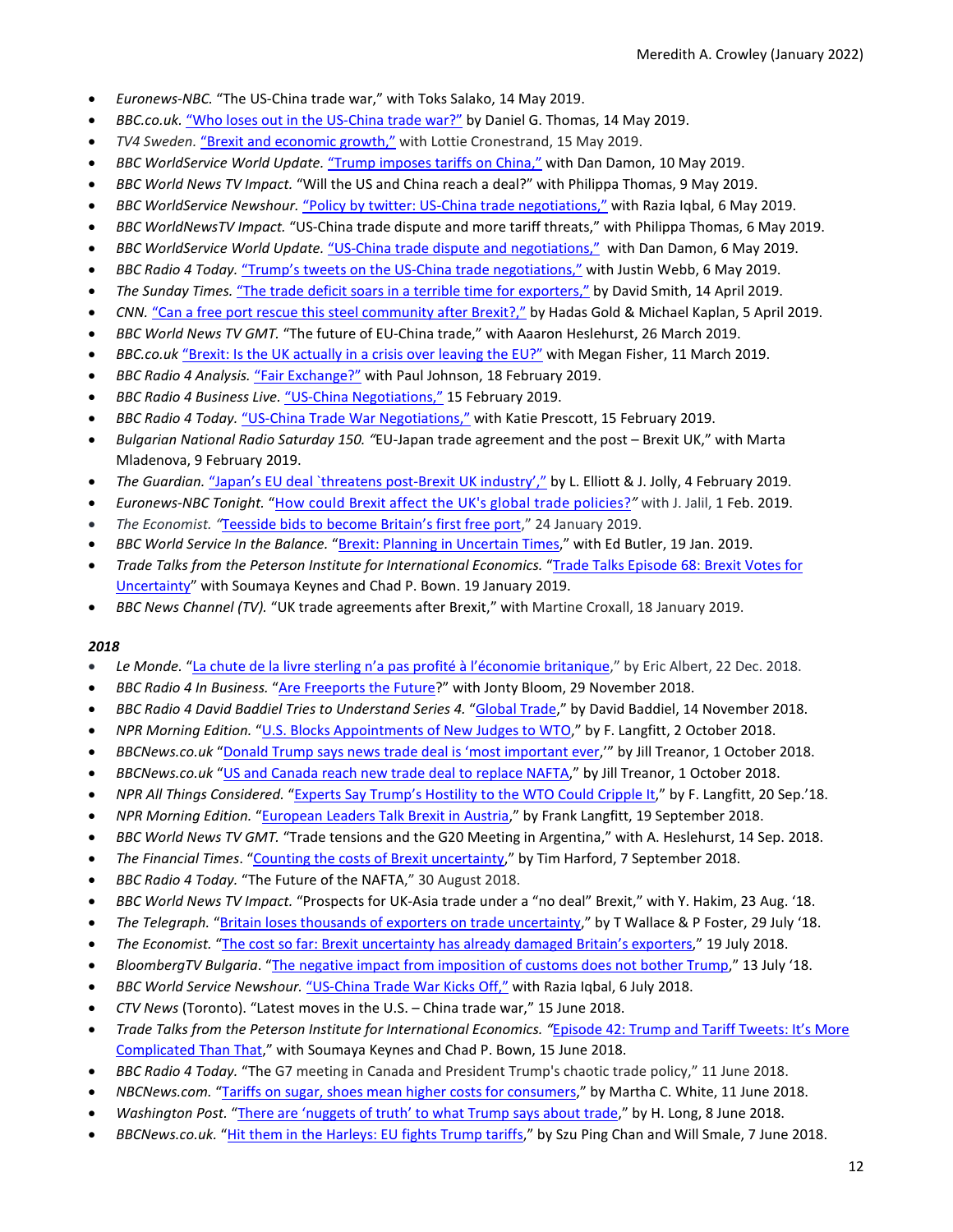- *The New York Times.* ["For Europe, an Unpleasant Question: Confront Trump or Avoid a Costly Trade War,"](https://nyti.ms/2LPQQDA) by Peter S. Goodman, 1 June 2018.
- *AlJazeera TV. "*US imposed tariffs and what's next for the EU," 1 June 2018.
- *LBC Radio* (London). "US tariffs on EU steel and aluminium," with Nick Ferrari, 1 June 2018.
- *BBC Radio 4 Today.* "Can the US avoid a trade war with China?" with Rob Young, 4 May 2018.
- *ABC Rear Vision.* "Trade wars [are they good or even winnable?"](https://www.abc.net.au/radionational/programs/rearvision/trade-wars/9672610) with Keri. Phillips, 22 April 2018.
- *BBC World News TV GMT.* "Trade and NAFTA renegotiation," with A. Heslehurst, 20 April 2018.
- *BBC Radio 4 The World Tonight.* ["Could Brexit make the Commonwealth Britain's new choice of global trading](https://www.bbc.co.uk/programmes/b09z1d9w)  [partner?"](https://www.bbc.co.uk/programmes/b09z1d9w) with Ritula Shah, 18 April 2018.
- *BBC Radio 4 The Briefing Room.* ["Can you win a trade war?"](http://www.bbc.co.uk/programmes/b09xnptj) with David Aaronovitch, 5 April 2018.
- *BBC World Service Business Daily*. ["Trade Wars: Passion vs Logic,](http://www.bbc.co.uk/programmes/w3cswgpq)" with Ed Butler, 5 April 2018.
- *CTV News* (Toronto). "Trade war risks between the U.S. and China," 3 April 2018.
- *BBC World Service Business Matters.* ["U.S. Announces Tariffs on Chinese Imports,"](https://www.bbc.co.uk/programmes/w172vthf7kpf1dz) with F. Nicholl, 23 Mar. '18.
- *New York Times.* ["Trump Says Getting Tough on Chinese Trade Will Empower U.S. He Risks the Opposite,"](https://nyti.ms/2uarXNV) by Peter S. Goodman, 22 March 2018.
- *New York Times.* ["Trump's Warning Shot on Trade Risks Igniting a Wider Conflict,](https://nyti.ms/2Gdeh7h)" by P.Goodman, 10 Mar. 2018.
- *Trade Talks from the Peterson Institute for International Economics.* ["Trade Talks Episode 29: After Trump's Tariff:](https://piie.com/experts/peterson-perspectives/trade-talks-episode-29-after-trumps-tariffs-retaliation-negotiation)  [Retaliation, Negotiation, and Litigation"](https://piie.com/experts/peterson-perspectives/trade-talks-episode-29-after-trumps-tariffs-retaliation-negotiation) with Soumaya Keynes and Chad P. Bown. 9 March 2018.
- *BBC Radio 4 Today.* "Implications for the UK and EU of US tariffs on steel," 9 March 2018.
- *BBC News at Six* and *Ten.* "The UK and the Customs Union," with Kamal Ahmed (Economics Editor). 5 Feb. '18.
- *BBC Radio 4 World at One.* "UK's trade aspirations after Brexit," with Jonny Dymond, 26 January 2018.
- *Trade Talks from the Peterson Institute for International Economics.* ["Trade Talks Episode 18: Brexit –](https://piie.com/experts/peterson-perspectives/trade-talks-episode-18-brexit-sectoral-analyses-or-impact-assessments) Sectoral [Analsyses or Impact Assessments?"](https://piie.com/experts/peterson-perspectives/trade-talks-episode-18-brexit-sectoral-analyses-or-impact-assessments) with Soumaya Keynes and Chad P. Bown. 9 January 2018.

*Professional Activities*

# *Academic Journal Service*

Member of the Editorial Board, *Journal of International Trade Law and Policy,* December 2015 –

# *Research Grant Reviews*

*Economic and Social Research Council (UK) Governance After Brexit Phase 2 Panel (2020). Economic and Social Research Council (UK) and Social Sciences and Humanities Research Council of Canada (SHRCC) International Merit Review Committee (2018). National Science Foundation (USA).*

# *Referee Activities*

*American Economic Journal: Economic Policy, American Economic Review, American Journal of Agricultural Economics, American Political Science Review, B.E. Journal of Economic Analysis & Policy, Canadian Journal of Economics, Eastern Economic Journal, Economic Inquiry, Economics & Politics, Empirical Economics, Journal of Conflict Resolution, Journal of Development Economics, Journal of Economics, Journal of International Economics, Journal of Legal Studies, Journal of Political Economy, National Science Foundation, Review of Economic Studies, Review of World Economics (Weltwirtschaftliches Archiv), SAGE Open, Science, Southern Economic Journal,* World Bank Institute, *World Development, The World Economy, World Trade Review.* 

# *Conference Organization*

*Organizer (joint with Dennis Novy), UK in a Changing Europe and Cambridge-INET Conference on The Economics of Brexit for Early Career Researchers, September 2020. Programme Committee, Econometric Society European Winter Meeting, 2020. Programme Committee, Royal Economic Society Conference, 2020-2022.*